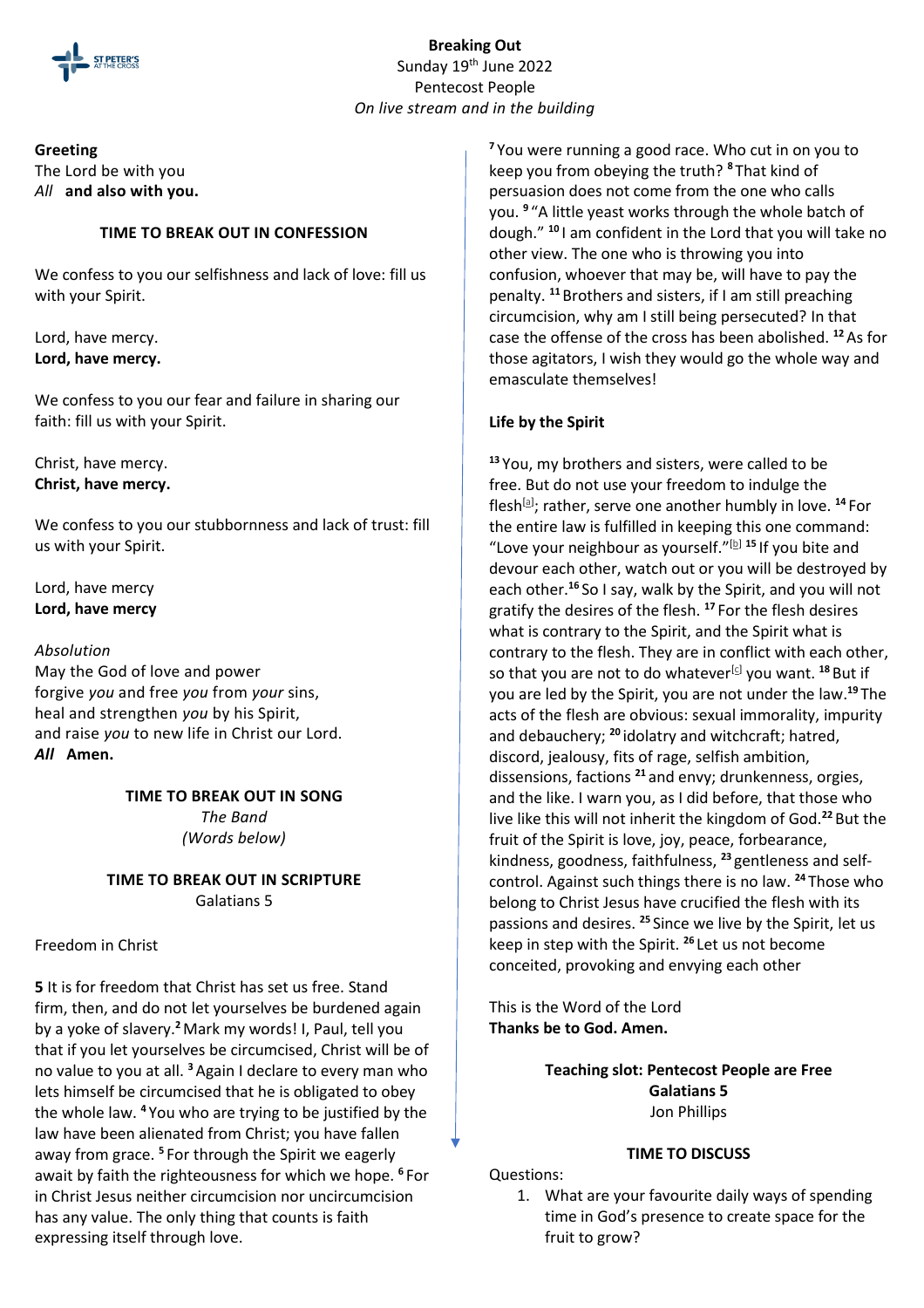- 2. Are there ways you can seasonally adapt your daily prayer/scripture pattern so that you don't fall out of the rhythm of keeping in step with the spirit?
- 3. Maybe not to share: Are there any fatbergs you need to bring to God afresh for the Spirit help you tackle and for Him to work upon?

#### **Your thoughts and feelings:**

#### **The Nicene Creed**

**WE BELIEVE** in one God, the Father, the Almighty, maker of heaven and earth, of all that is, seen and unseen.

We believe in one Lord, Jesus Christ, the only Son of God, eternally begotten of the Father, God from God, Light from Light, true God from true God, begotten, not made, of one Being with the Father. Through him all things were made. For us and for our salvation he came down from heaven: by the power of the Holy Spirit he became incarnate from the Virgin Mary, and was made man. For our sake he was crucified under Pontius Pilate; he suffered death and was buried. On the third day he rose again in accordance with the Scriptures; he ascended into heaven and is seated at the right hand of the Father. He will come again in glory to judge the living and the dead,

and his kingdom will have no end.

We believe in the Holy Spirit, the Lord, the giver of life, who proceeds from the Father and the Son. With the Father and the Son he is worshiped and glorified.

He has spoken through the Prophets. We believe in one holy catholic and apostolic Church. We acknowledge one baptism for the forgiveness of sins. We look for the resurrection of the dead, and the life of the world to come. Amen.

As our evening prayer rises before you, O God, so may your mercy come down upon us to cleanse our hearts and set us free to sing your praise now and for ever. **Amen.**

#### **For the World**

We pray for wise plans and wise actions to respond to the worldwide food crisis arising from the war in Ukraine. We pray for the most vulnerable people and countries, particularly in Africa, for justice and fairness in the distribution of food. We pray for governments, inter government agencies and charities as they decide how best to act

We pray for our brothers and sisters in St Francis Xavier Church in Nigeria following the massacre there earlier this month. At least 40 worshippers were killed and dozens wounded. A mass funeral took place on Friday. We pray for the bereaved. We pray for the injured. We pray for Your arms of love to be around them. We pray for healing of hearts and of bodies. We pray for justice and for the safety of all who worship you in that country

Lord in your mercy **Hear our prayer**

### **For our Country**

We thank God for those public services we rely on and can sometimes take for granted – for health services and education, for emergency services, for transport and for water and power, for all the local authorities provide from social care to bin collection.

We pray for the wellbeing of all those workers who sustain these services, particularly those on low pay. We pray for fairness and justice in their employment. We give thanks for all they do to provide for the benefit of others.

Lord in your mercy **Hear our prayer**

#### **For our city of Chester**

We pray for those responsible for our city and its welfare.

We pray for our MP, Chris Matheson. We pray for our council; for its chief executive, Andrew Lewis, and for its council leader, Louise Gittins. We pray for the city centre councillors – for Martyn Delaney, Sam Dixon and Bob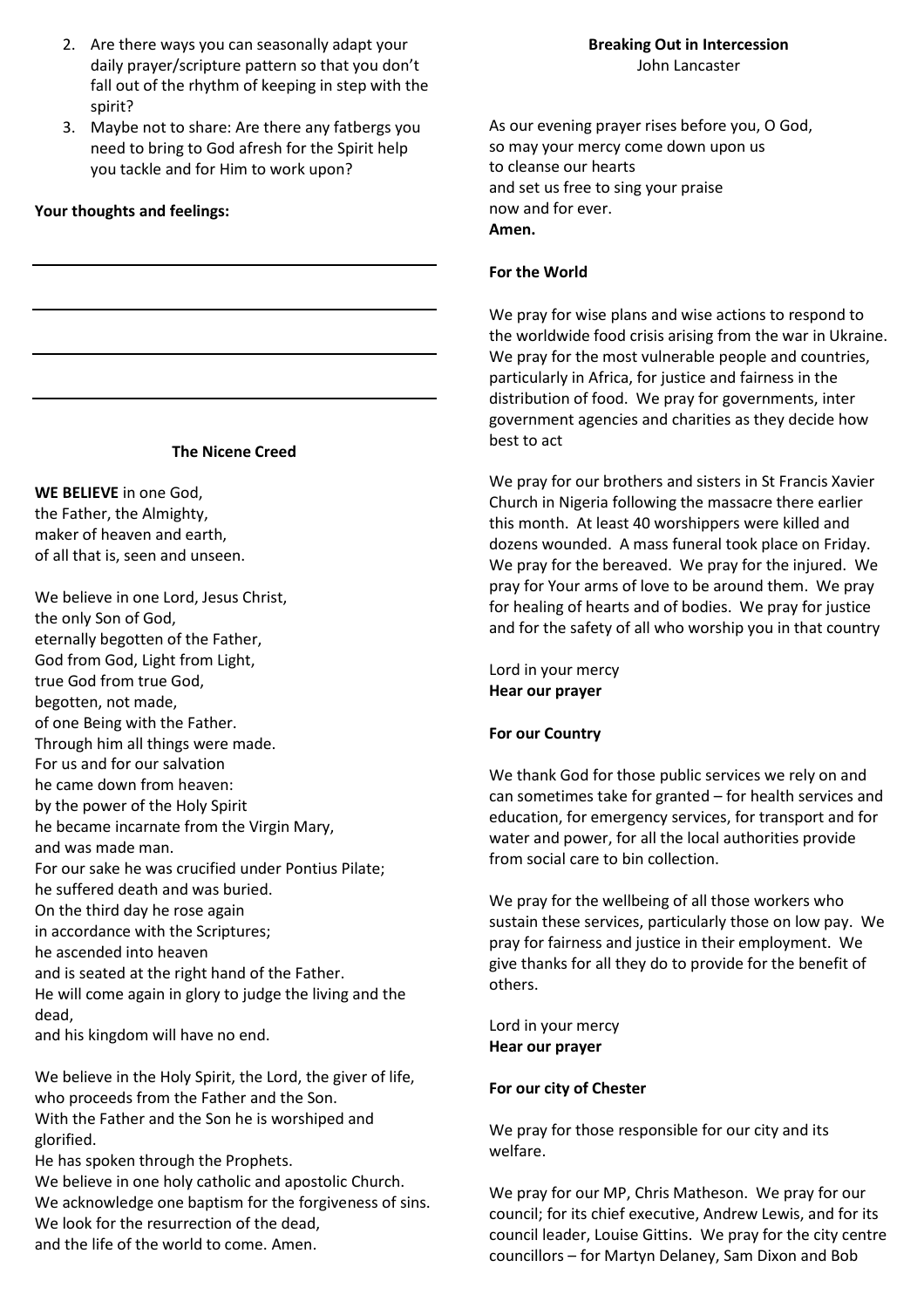Rudd. We pray for our Freemen and Women who attended our Guild Service today, thanking God for their hearts, which as ours, are for the welfare of this city.

We pray for Your kingdom to come in this city, for Your values of justice and love to be evident in the life of this city; for the rich generosity of those who have, to the provision in every way for those who have not.

Lord in your mercy **Hear our prayer**

## **For St Peter's congregration**

- Robert Anderson; for a surgery date and complete healing of his arm; for the right decision about whether he should be medically discharged from the army; for peace and wisdom for him, and for his parents Zoe and Simon about his future
- Barry Guy; for his health and for a positive discussion with his doctor on Thursday
- Rebekah Cook, for her breathing and chest, for a swift long covid clinic referral
- With thanks for the Dunn family as they await their new baby, for safety and health for mother Kate and baby
- Ian and Debra Clarke; for healing and hope
- Cath Jones; for wisdom, protection and energy as she takes on the Church newsletter and awaits her operation; for all to be well for her and her family
- Jonathan's father, Michael Phillips, for good, effective and caring treatment for him in hospital with liver and kidney issues

For Café at the Cross, Espresso Service and WellbArt

- C who needs a healing touch from the Lord
- David Mitchell, the town crier, in hospital over last weekend
- Eileen and Ann
- Ann Stubbs' continued recovery
- Anton, with a gallstones operation in July
- S from the street community
- Mandy and Jim
- A and K, for peace in their friendship
- All who attend and support WellbArt

Lord in your mercy **Hear our prayer**

# **Transformation where you are – Cath Jones**

Firstly, a huge thank you for all your prayers and messages. As most of you know, I am the Children and Youth Missioner and have recently diagnosed with a returned bone tumour for a second time. The first time I was overwhelmed with the presence of God and all the ways He intervened during my treatment and recovery and this time even more so. Going through this process again has different challenges as we are not in Lockdown this time, but for every hurdle and disappointment God

has provided a solution and amazing peace.

# **Thanksgiving**

- I am thankful and humbled by the support around me
- So thankful for a job that has provided, supported and prayed! And that I am able to continue supporting the ministry of the church in a different way.

# **Prayer Requests**

- That my family and friend see and feel the peace of God during this time
- That God be at the centre of all the medical decisions that need to be made.

From

Cath

# **Collect for The First Sunday after Trinity**

## O God,

the strength of all those who put their trust in you, mercifully accept our prayers and, because through the weakness of our mortal nature we can do no good thing without you, grant us the help of your grace, that in the keeping of your commandments we may please you both in will and deed; through Jesus Christ your Son our Lord, who is alive and reigns with you, in the unity of the Holy Spirit, one God, now and for ever. **Amen.** *All* **Amen.**

### *The Lord's Prayer*

As our Saviour taught us, so we pray **Our Father in heaven, hallowed be your name, your kingdom come, your will be done, on earth as in heaven. Give us today our daily bread. Forgive us our sins as we forgive those who sin against us. Lead us not into temptation but deliver us from evil. For the kingdom, the power, and the glory are yours now and for ever. Amen.**

# **Communion**

**Blessing & Dismissal**